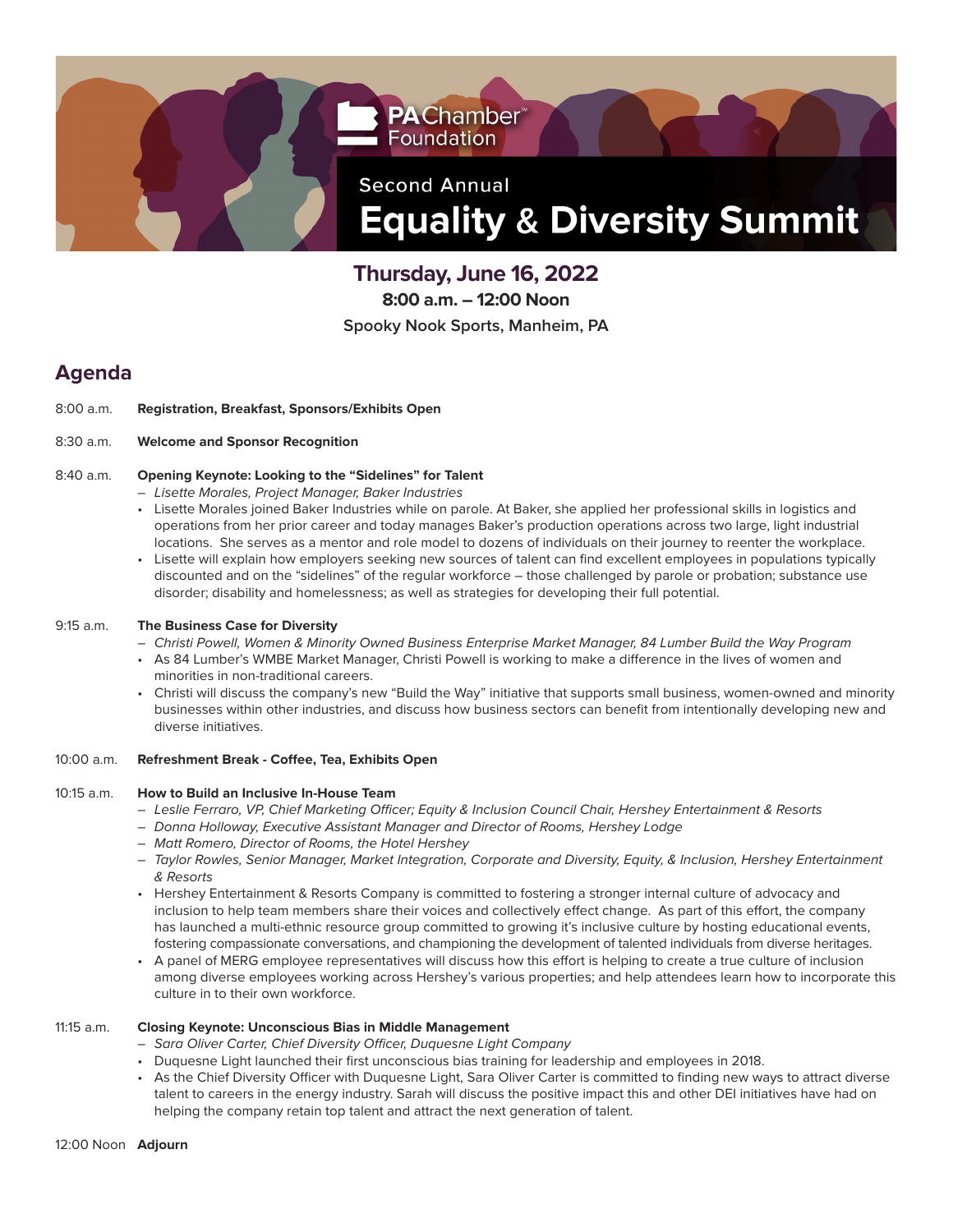# **Continuing Education Credits**

## **SHRM Credits**

The Pennsylvania Chamber of Business and Industry is recognized by SHRM to offer Professional Development Credits (PDCs) for the SHRM-CPSM or SHRM-SCPSM. This program is valid for **3 PDCs for the SHRM-CP or SHRM-SCP.** For more information about certification or recertification, please visit [www.shrmcertification.org.](https://www.shrm.org/pages/default.aspx)

## **HR Certification Institute Credits**

This activity has been approved for **3 (HR General) recertification credit hours** toward GPHR, HRBP, HRMP, PHR and SPHR recertification through the HR Certification Institute. Please be sure to note the activity ID number on your recertification application form. For more information about certification or recertification, please visit the HR Certification Institute website at [www.hrci.org.](https://www.hrci.org)



The Pennsylvania Chamber of Business and Industry is recognized by SHRM to offer Professional Development Credit (PDC) for SHRM-CP<sup>®</sup> or SHRM-SCP© recertification activities.



HR Certification Institute's® (www.HRCI.org) official seal confirms that the Pennsylvania Chamber of Business and Industry meets the criteria for pre-approved recertification credit(s) for any of HRCI's eight credentials, including SPHR and PHR®.

## **CLE Credits**

This program has been approved by the PA Continuing Legal Education Board for **3 hours of substantive law, practice** and procedure CLE credit and 0 hours of ethics, professionalism or substance abuse CLE credit. Attorneys are required to sign in at the registration desk.

## **CPE Credits**

**CPE Credits: 3** Program Sponsor PX177225 Prerequisites: None

Level: **Management**

Objective: To provide an update on human resources regulations, diversity initiatives that work, and best practices for cost containment measures and retention of critical talent.

**Note: To verify attendance and earn credits, all attendees are required to be logged into Zoom.**

## **About the Speakers**



**Sara Oliver Carter** is the Chief Diversity Officer at Duquesne Light Company, a next generation energy company that delivers safe and reliable electricity to more than a half a million customers in southwestern Pennsylvania. She collaborates directly with the executive team to build out the company's diversity and inclusion strategy and associated initiatives with a strong focus on talent acquisition, culture, community partnerships and inclusion and belonging in the workplace.

Sara has a passion for diversity and inclusion and knows they are integral and critical components to sustainable business excellence. She is committed to supporting the attraction and retention of talent through innovative diversity and inclusion efforts in both the workplace and community.

With more than 20 years of business operations and human resource management experience, Sara is a resultsoriented human resources professional. During her career, she has held a variety of positions in corporate staffing, employee relations and operations while serving as a member of various community boards.

Prior to joining DLC in 2019, Sara was the Senior Director of Talent, Diversity and Inclusion for Pennsylvania State University. In this role, she was primarily accountable for leading and creating the talent management, talent acquisition, diversity, and inclusion framework throughout the University system with the goal of attracting, developing and retaining high potential diverse talent.

Before her time with Pennsylvania State University, Sara worked with Highmark for 18 years in a variety of human resources positions culminating into the role of Vice President, Diversity and Inclusion.

Sara earned a bachelor's degree in business communication and a master's of science degree in professional leadership from Carlow University.



**Lisette Morales** is Senior Production Manager for Baker Industries, Inc., a non-profit workforce development program which provides essential work opportunities and training for hard-to-employ adults who are challenged by parole/probation, substance use disorder, homelessness and disability. Lisette and her team help over 200 people each year successfully transition into the workforce while managing two large packaging and assembly operations in the Philadelphia area.

Lisette's professional experience in operations and logistics, her passion for connecting with people and her lived experience in the criminal justice system inform her work at Baker Industries. Part boss, part teacher, part mentor — Lisette is dedicated to helping individuals build positive skills and attitudes to overcome their past and improve their lives. She has a powerful story to share about how employers can tap into the talents of diverse, underemployed populations to find great employees.